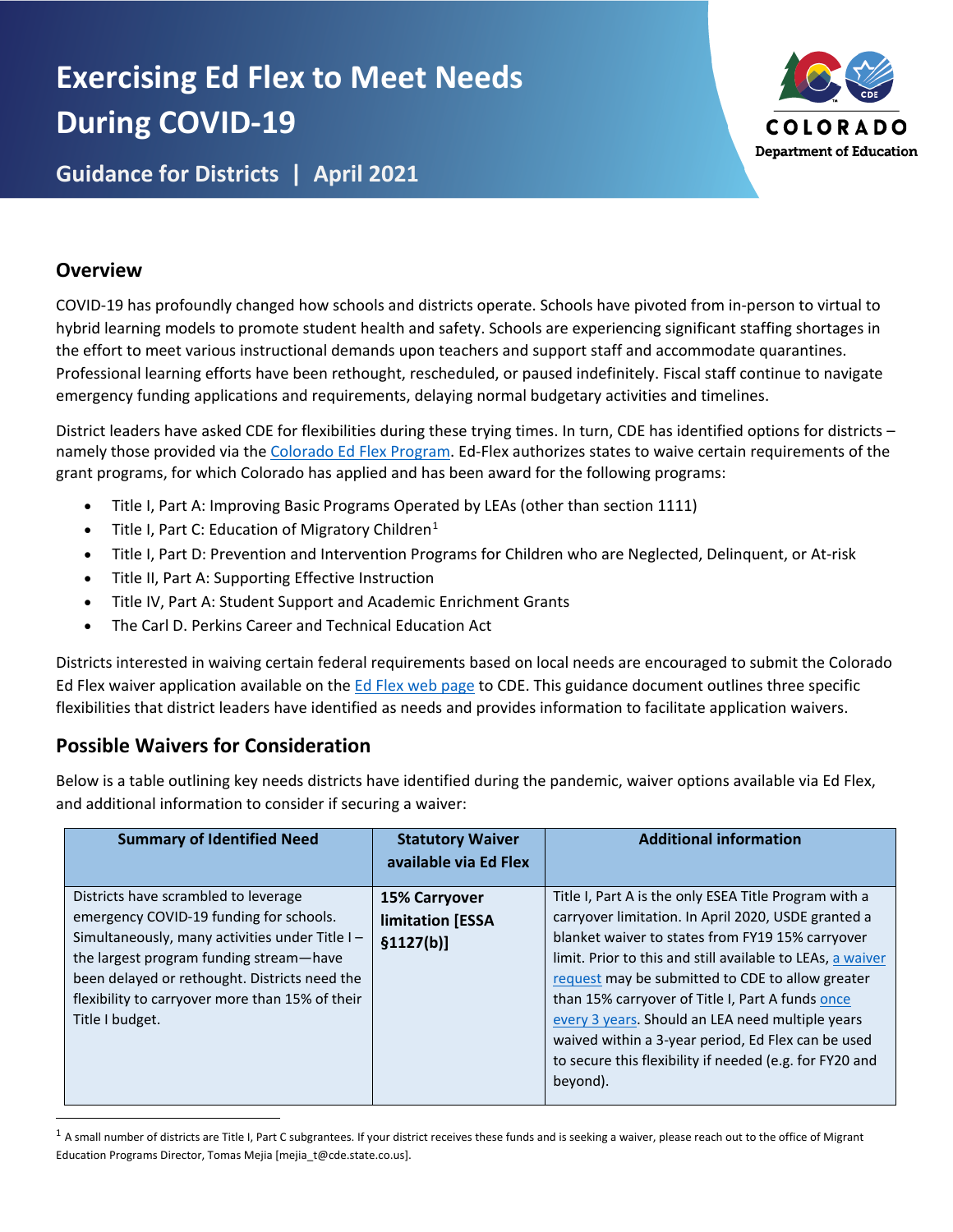

| In light of pressures COVID-19 has placed on<br>schools to implement health and safety<br>standards and bring staff up to speed with<br>safety protocols and virtual learning, typical<br>professional learning efforts have been<br>delayed, rethought, or cancelled altogether.<br>Districts have requested flexibility to<br>implement professional development.                                                                                                                                                                                                                                                                                                                                           | <b>Specific professional</b><br>development<br>requirements under<br>Title I, Part A; Title II,<br>Part A; and Title IV,<br>Part A | While districts cannot waive the general<br>professional development requirements under ESSA<br>§8101(42) via Ed Flex, they can pursue a waiver from<br>professional development requirements under<br>specific Title Programs as needed. <sup>2</sup> For example,<br>professional development references under Title I,<br>Part A §1114 Schoolwide Programs, §1115 Targeted<br>Assistance Schools, Title II, Part A §2103 Local Uses<br>of Funds, and Title IV, Part A §4106 Local Education<br>Agency Applications. <sup>3</sup><br>LEAs should also consider using Elementary and<br>Secondary School Emergency Relief (ESSER) funds<br>for professional development that is:<br>Short term (one day/workshop)<br>Related to COVID safety and cleaning<br>measures, health supports<br>Delivering instruction remotely to meet<br>needs of students                                                                                         |
|---------------------------------------------------------------------------------------------------------------------------------------------------------------------------------------------------------------------------------------------------------------------------------------------------------------------------------------------------------------------------------------------------------------------------------------------------------------------------------------------------------------------------------------------------------------------------------------------------------------------------------------------------------------------------------------------------------------|------------------------------------------------------------------------------------------------------------------------------------|-------------------------------------------------------------------------------------------------------------------------------------------------------------------------------------------------------------------------------------------------------------------------------------------------------------------------------------------------------------------------------------------------------------------------------------------------------------------------------------------------------------------------------------------------------------------------------------------------------------------------------------------------------------------------------------------------------------------------------------------------------------------------------------------------------------------------------------------------------------------------------------------------------------------------------------------------|
| Districts report significant staffing shortages<br>due to increased workload to implement<br>virtual and hybrid forms of learning, staff<br>quarantine procedures, and premature<br>separations. Many staff have been assigned<br>new roles that may not demonstrate<br>alignment to the subject taught, impacting<br>the Equitable Distribution of Teachers (EDT)<br>in-field indicator (guidance on staff reporting<br>during COVID here). Challenges in retaining<br>staff and ambiguity in the teacher evaluation<br>process impact experience and effectiveness<br>indicators. Districts request flexibility to use<br>pre-COVID EDT results for planning purposes<br>while dealing with pandemic needs. | <b>Equitable</b><br><b>Distribution of</b><br><b>Teachers (EDT) [ESEA</b><br>\$1112(b)(2)]                                         | Under $1111(g)(1)(b)$ , state education agencies are<br>required to analyze the rates of minority and low-<br>income students' access to in-field, experienced, and<br>effective teachers. CDE will continue to analyze EDT<br>data based on the most recent October Count and<br>HR Data Pipeline submissions completed by districts.<br>However, districts can apply for flexibility from using<br>the most recent data, the results of which may<br>present aberrations or generate competing priorities<br>with addressing immediate needs during the<br>pandemic. Districts securing an Ed Flex waiver would<br>provide an update on efforts to address gaps based<br>on previous (SY2019-20) EDT data in the 2021-22<br>Consolidated Application but would not be required<br>to address more recent data (SY2020-21) impacted<br>by COVID. Districts newly identified and awarded a<br>waiver would be held harmless from 20-21 results. |

### **Guidance on Developing and Submitting an Ed Flex Application**

The application template to secure a Local Education Agency (LEA) waiver from ESEA program requirements is available on this [web page.](https://www.cde.state.co.us/fedprograms/ov/ef#:%7E:text=Requesting%20a%20Waiver,Flex%20waiver%20application%20for%20approval.) The application is five pages in length; some sections merit additional guidance to facilitate LEA action:

<span id="page-1-0"></span><sup>&</sup>lt;sup>2</sup> ESSA provides a general definition of professional development under §8101 (42): The term "professional development" means activities that- $(A)$  are an integral part of school and local educational agency strategies for providing educators (including teachers, principals, other school leaders, specialized instructional support personnel, paraprofessionals, and, as applicable, early childhood educators) with the knowledge and skills necessary to enable students to succeed in a well-rounded education and to meet the challenging State academic standards; and (B) are sustained (not stand-alone, 1-day, or short term workshops), intensive, collaborative, job-embedded, data-driven, and classroom-focused[.]

<span id="page-1-1"></span><sup>&</sup>lt;sup>3</sup> In December 2020, USDE made a waiver available to states to secure flexibility under Title IV, Part A: Section 4106(d) related to LEA needs assessments for the 2020-2021 school year, e.g., Section 4106(e)(2)(C), (D), and (E) with respect to content-area spending requirements for Federal fiscal year (FY) 2020 Title IV, Part A funds; and Section 4109(b) with respect to the fifteen percent spending limitation for technology infrastructure for FY 2020 Title IV, Part A funds. CDE is currently pursuing this waiver. Consider that these available waivers may address need for flexibility otherwise sought via Ed Flex; e.g., the waiver from limits on spending on technology infrastructure, which implicitly loosens funding level requirements to deliver professional development to address use of learning technology.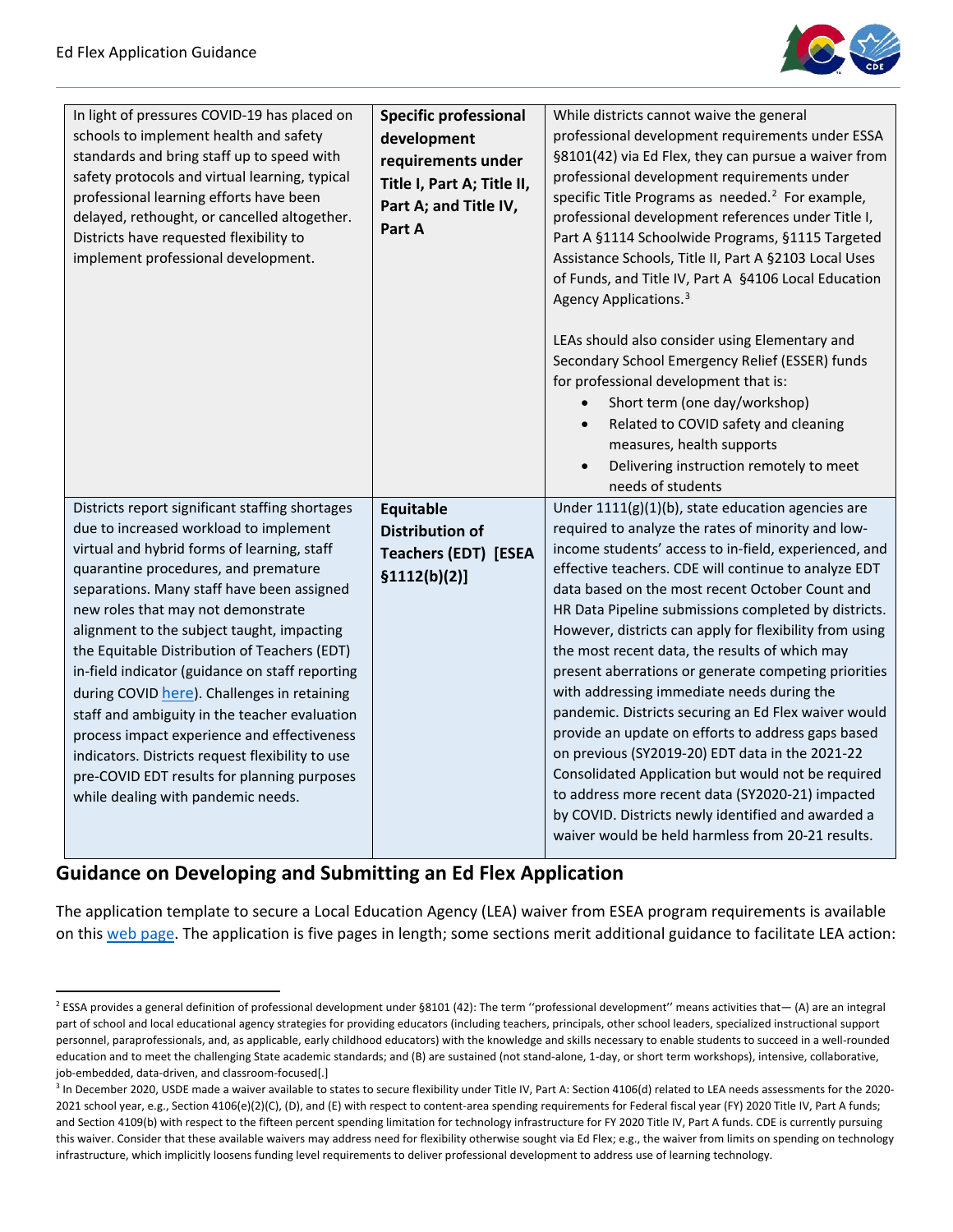

Part 2: Type of Individual Programmatic Waiver Requested: LEAs should refer to the "Possible Waivers for Consideration" table above when completing the Ed Flex application. LEAs must be specific in their request for waiving statutory requirements, naming the specific section and subsection o[f ESEA statute.](https://www2.ed.gov/policy/elsec/leg/essa/legislation/index.html) While LEAs may pursue additional waivers to accommodate local needs, the above waivers have been verified as possible under Ed Flex by CDE. CDE recommends applying for a district-wide waiver to accommodate all schools and their future needs.

*Part 3: Public Comment:* LEAs that apply must meet public comment requirements, including but not limited to providing the public –e.g., parents, educators, and all other interested members of the community-- adequate and efficient notice of the proposed waiver authority and the opportunity to comment on the proposed waiver. All comments must be submitted to CDE, with a description of how they were considered or not considered and why. LEAs should follow the three week federal timeline precedent for soliciting comments.

*Part 4: Waiver Description:* This section is for LEAs to consider any state requirements that may be impacted and provide the purpose and overall expected results of waiving each requirement, including measurable goals and how the waiver will help meet those goals. LEAs will select the purpose of the waiver and number of years the waiver is needed. Districts should consider realistic needs and provide a clear rationale when applying for multiple years. Information in this guidance regarding common reasons why districts are seeking a waiver may be considered and incorporated in the application, if aligning to local circumstances. Districts are also expected to outline evaluation criteria that will inform progress monitoring upon conclusion of the waiver.

**Part 5: Evaluation Requirements.** Each Ed-Flex waiver that is granted must be evaluated according to clear criteria. Each LEA submitting a waiver will, as part of the application, detail evaluation criteria in alignment with the goals of the waiver. These criteria will be detailed in the waiver approval letter. At the end of the waiver period, the effectiveness of the waiver will be evaluated by the LEA based on these criteria and submitted to CDE.

#### *Good to Know!*

**The Ed-Flex program does not authorize a state education agency (SEA) to waive any statutory or regulatory requirements related to:**

- Standards, Assessments, and Accountability requirements under section 1111 of the ESEA
- Maintenance of effort
- Comparability of services
- Equitable participation of students and professional staff in private schools
- Parental participation and involvement
- Distribution of funds to LEAs
- Serving eligible school attendance areas in rank order in accordance with section 1113(a)(3) of the ESEA
- The selection of a school attendance area
- Use of Federal funds to supplement, not supplant, non-Federal funds
- Applicable civil rights requirements
- Any program requirements that apply to the SEA.

### **Ed Flex Waiver Application and Timing Considerations**

The COVID-19 pandemic has presented numerous challenges to the normal operation of schools and districts. Ed Flex provides possible relief from certain requirements under ESEA.

**If your district is experiencing challenges and need for flexibility, please consider submitting an Ed Flex waiver to CDE Federal Programs Office via email to [\[consolidatedapplication@cde.state.co.us\]](mailto:consolidatedapplication@cde.state.co.us?subject=Ed%20Flex%20Waiver%20Application).** 

#### **Waiver Types and Deadlines:**

- **LEA Ed Flex waiver application(s) should be submitted within 15 months of the initial grant period start date for the relevant program for which the waiver pertains to. CDE encourages timely submission of applications.**
- **If applying for a waiver for Professional Development activities related to activities detailed in FY20-21 Consolidated Application, please submit by June 15, 2021.**